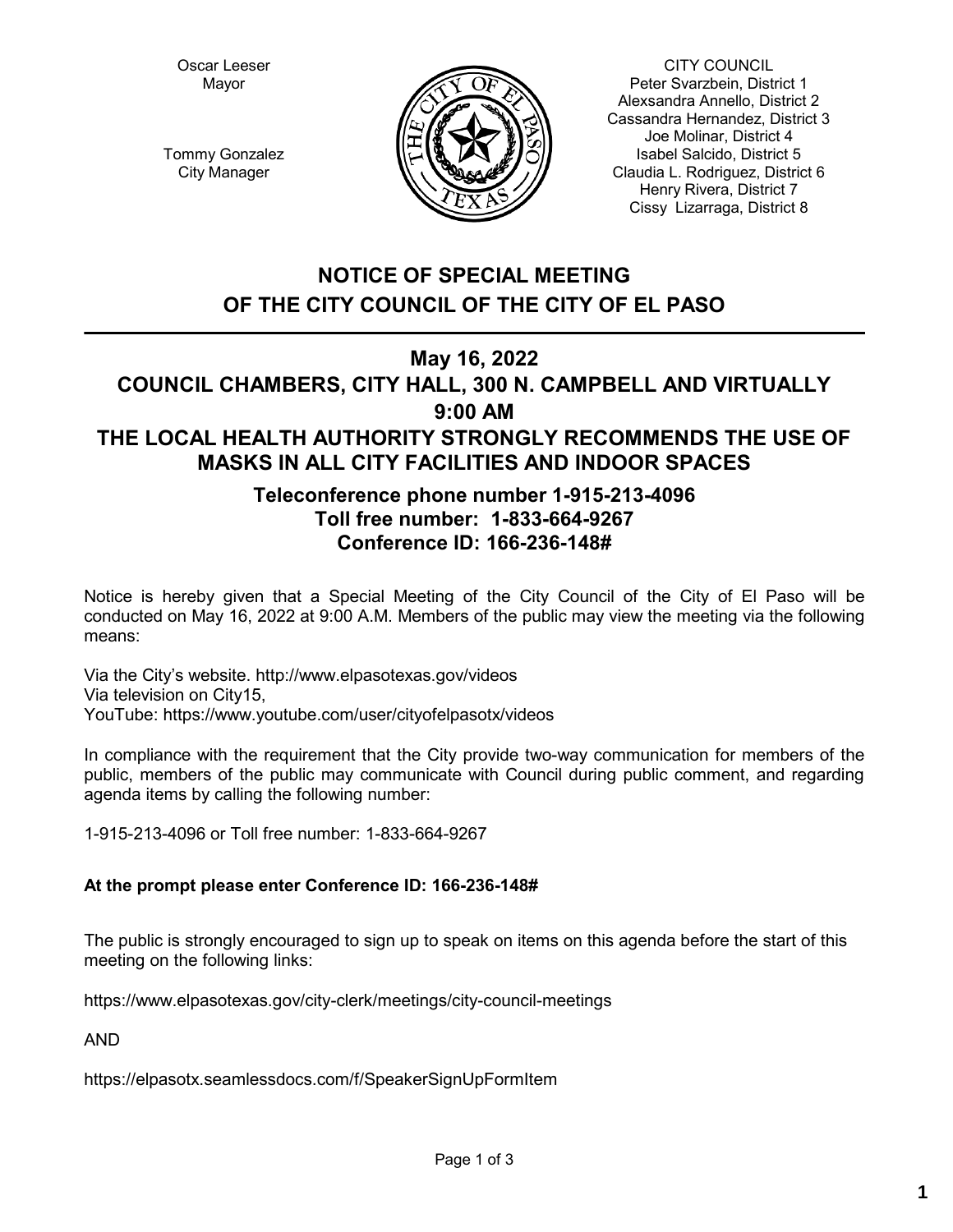**The following members of City Council will be present via video conference:**

**Representatives Alexsandra Annello and Claudia Rodriguez**

**A quorum of City Council must participate in the meeting.**

## **AGENDA**

**1.** Discussion and review of the annual performance evaluations of the City Attorney and City Manager in alignment with the City's Strategic Plan Goal of Setting the Standard for Sound Governance and Fiscal Management. **[22-570](http://elpasotexas.legistar.com/gateway.aspx?m=l&id=/matter.aspx?key=7034) All Districts** Members of the City Council, Representative Cassandra Hernandez, (915) 212-0003 **2.** Discussion and action to review and amend the employment agreement for City Manager in alignment with the City's Strategic Plan Goal of Setting the Standard for Sound Governance and Fiscal Management. **[22-571](http://elpasotexas.legistar.com/gateway.aspx?m=l&id=/matter.aspx?key=7035)**

#### **All Districts**

Members of the City Council Representative Cassandra Hernandez, (915) 212-0003

## **EXECUTIVE SESSION**

#### **The following members of City Council will be present via video conference:**

#### **Representatives Alexsandra Annello and Claudia Rodriguez**

The City Council of the City of El Paso may retire into EXECUTIVE SESSION pursuant to Section 3.5A of the El Paso City Charter and the Texas Government Code, Chapter 551, Subchapter D, to discuss any of the following: (The items listed below are matters of the sort routinely discussed in Executive Session, but the City Council of the City of El Paso may move to Executive Session any of the items on this agenda, consistent with the terms of the Open Meetings Act and the Rules of City Council.) The City Council will return to open session to take any final action and may also, at any time during the meeting, bring forward any of the following items for public discussion, as appropriate.

| Section 551.071 | CONSULTATION WITH ATTORNEY                                                    |
|-----------------|-------------------------------------------------------------------------------|
| Section 551.072 | DELIBERATION REGARDING REAL PROPERTY                                          |
| Section 551.073 | DELIBERATION REGARDING PROSPECTIVE GIFTS                                      |
| Section 551.074 | PERSONNEL MATTERS                                                             |
| Section 551.076 | DELIBERATION REGARDING SECURITY DEVICES OR SECURITY AUDITS                    |
| Section 551,087 | DELIBERATION REGARDING ECONOMIC DEVELOPMENT NEGOTIATIONS                      |
| Section 551.089 | DELIBERATION REGARDING SECURITY DEVICES OR SECURITY AUDITS; CLOSED<br>MEETING |

## **ADJOURN**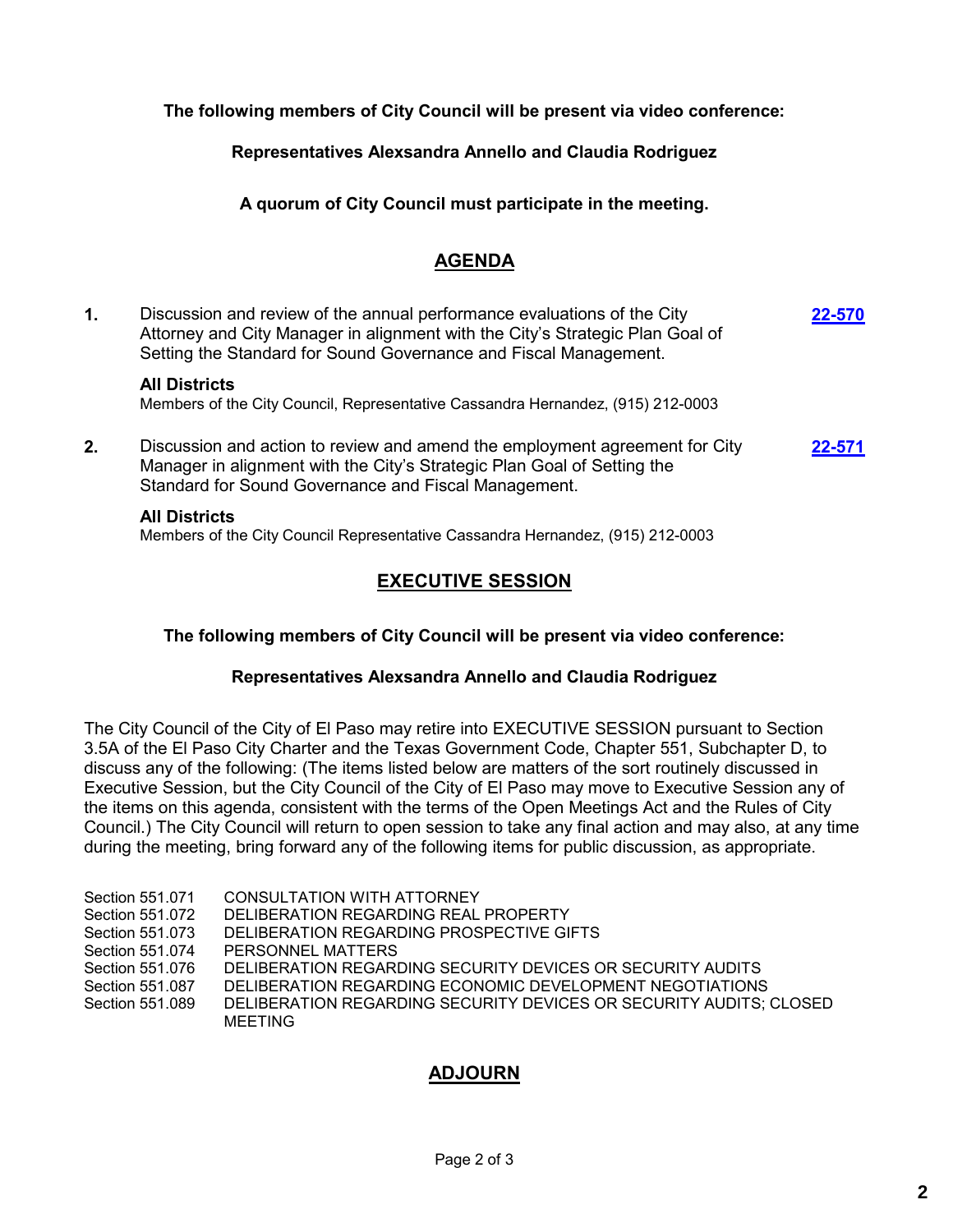#### **NOTICE TO THE PUBLIC:**

If you need Spanish Translation Services, you must email CityClerk@elpasotexas.gov at least 48 hours in advance of the meeting.

#### **ALL CITY COUNCIL AGENDAS ARE PLACED ON THE INTERNET THURSDAY PRIOR TO THE MEETING AT THE ADDRESS BELOW:**

http://www.elpasotexas.gov/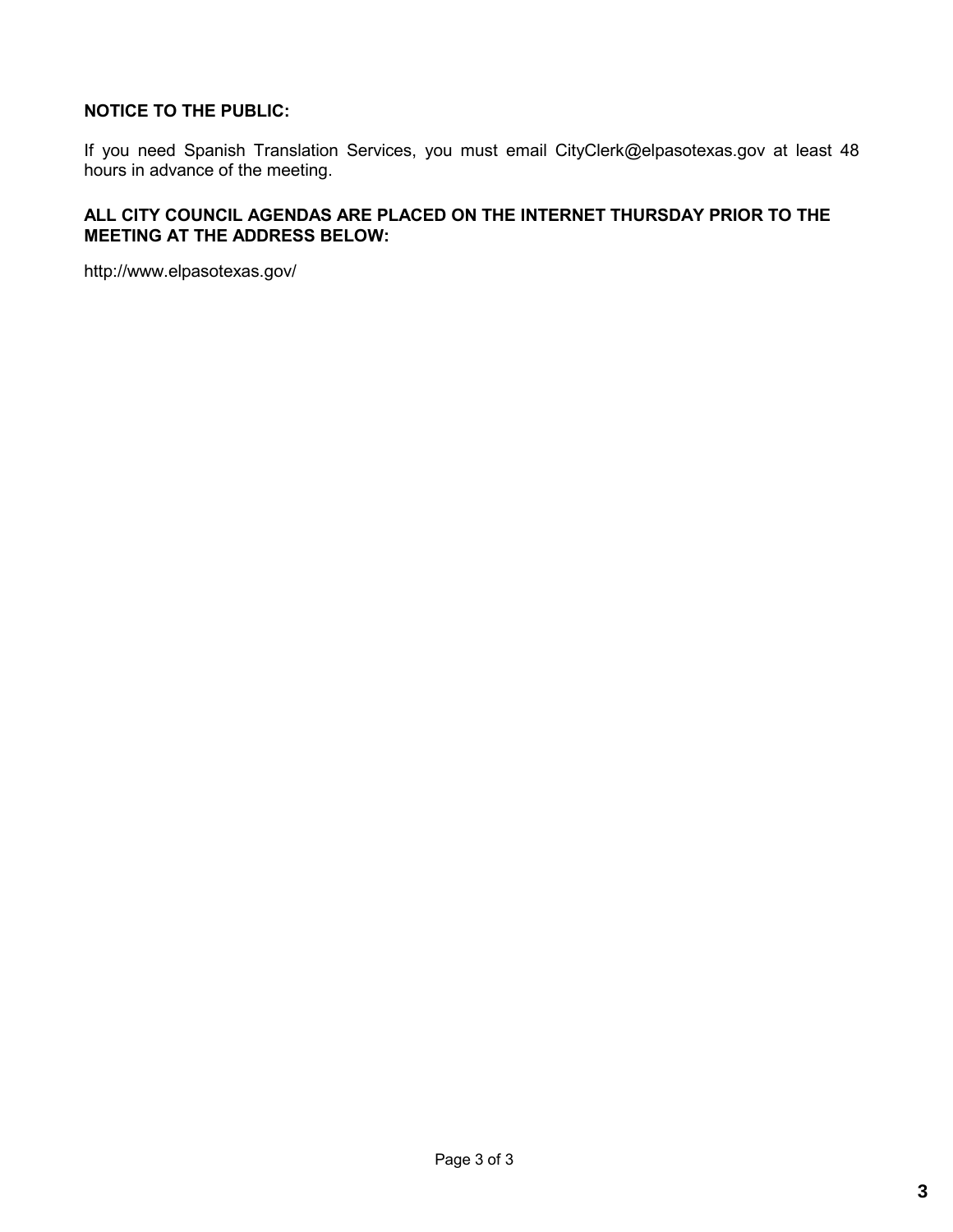

El Paso, TX

Legislation Text

### **File #:** 22-570, **Version:** 1

# **CITY OF EL PASO, TEXAS LEGISTAR AGENDA ITEM SUMMARY FORM**

### **DISTRICT, DEPARTMENT, CONTACT INFORMATION:**

*Please choose District and Department from drop down menu. Please post exactly as example below. No Title's, No emails. Please use ARIAL 10 Font.*

**All Districts**

Members of the City Council, Representative Cassandra Hernandez, (915) 212-0003

#### AGENDA LANGUAGE:

*This is the language that will be posted to the agenda. Please use ARIAL 11 Font.*

Discussion and review of the annual performance evaluations of the City Attorney and City Manager in alignment with the City's Strategic Plan Goal of Setting the Standard for Sound Governance and Fiscal Management.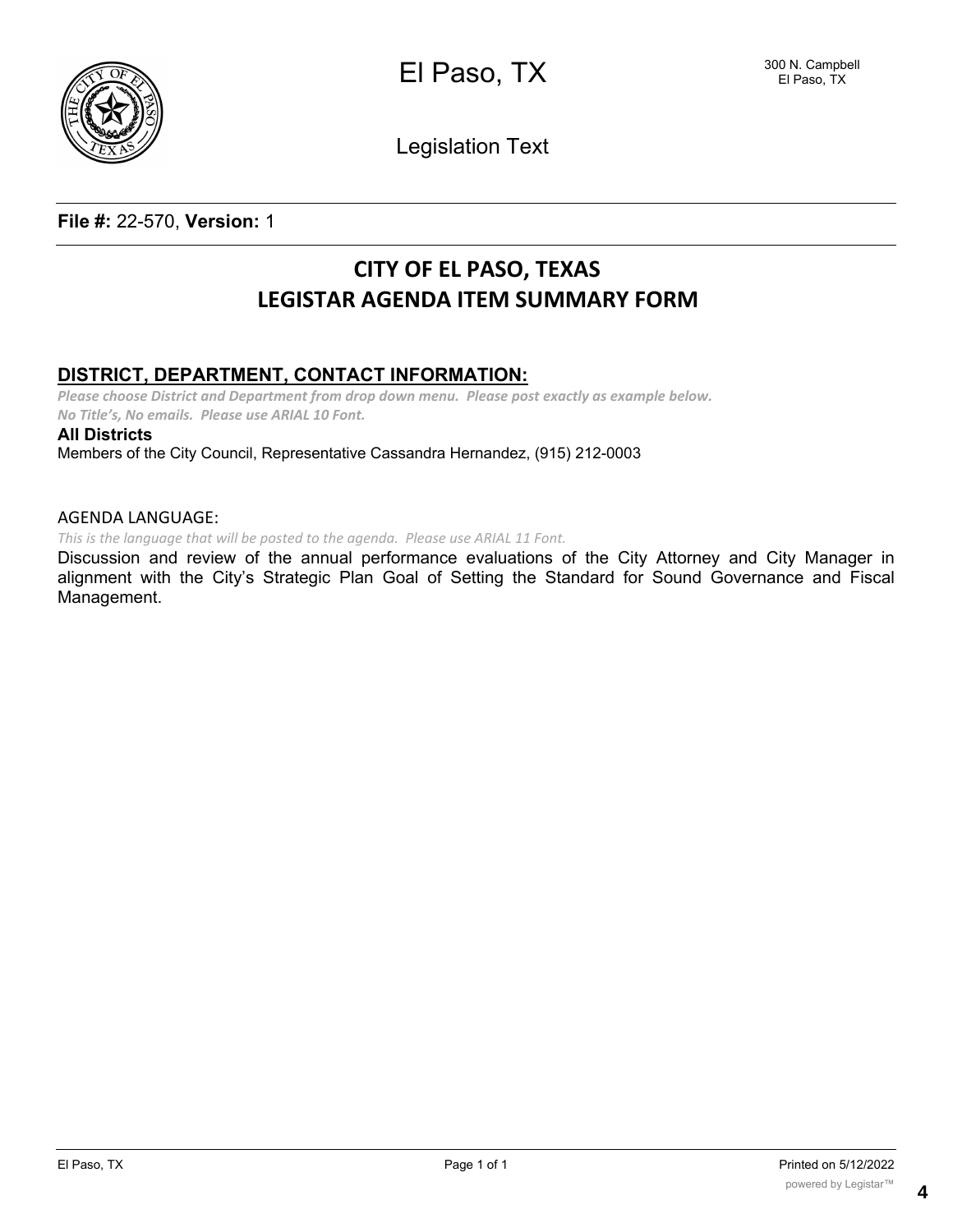## **CITY OF EL PASO, TEXAS AGENDA ITEM AGENDA SUMMARY FORM**

**DEPARTMENT:** Mayor & Council

**AGENDA DATE:** 5/16/2022

**CONTACT PERSON NAME AND PHONE NUMBER:** Representative Cassandra Hernandez 915.212.0003

**DISTRICT(S) AFFECTED:** ALL

#### **STRATEGIC GOAL**

Goal 6 - Set the Standard for Sound Governance and Fiscal Management

#### **SUBJECT:**

**APPROVE a resolution / ordinance / lease to do what? OR AUTHORIZE the City Manager to do what? Be descriptive of what we want Council to approve. Include \$ amount if applicable.** 

Discussion and review of the annual performance evaluations of the City Attorney and City Manager in alignment with the City's strategic plan goal of setting the standard for sound governance and fiscal management.

#### **BACKGROUND / DISCUSSION:**

**Discussion of the what, why, where, when, and how to enable Council to have reasonably complete description of the contemplated action. This should include attachment of bid tabulation, or ordinance or resolution if appropriate. What are the benefits to the City of this action? What are the citizen concerns?**  As a part of the assessment process for these two positions, it is under the purview of City Council to review the performance evaluations of the City Attorney and the City Manager.

#### **PRIOR COUNCIL ACTION:**

**Has the Council previously considered this item or a closely related one?**  Yes.

#### **AMOUNT AND SOURCE OF FUNDING:**

**How will this item be funded? Has the item been budgeted? If so, identify funding source by account numbers and description of account. Does it require a budget transfer?**  N/A

**\*\*\*\*\*\*\*\*\*\*\*\*\*\*\*\*\*\*\*REQUIRED AUTHORIZATION\*\*\*\*\*\*\*\*\*\*\*\*\*\*\*\*\*\*\*\*** 

\_\_\_\_\_\_\_\_\_\_\_\_\_\_\_\_\_\_\_\_\_\_\_\_\_\_\_\_\_\_\_\_\_\_\_\_\_\_\_\_\_\_\_\_\_\_\_\_\_\_\_\_\_\_\_\_\_\_\_\_\_\_\_\_\_\_\_\_\_\_\_\_\_\_\_\_\_\_\_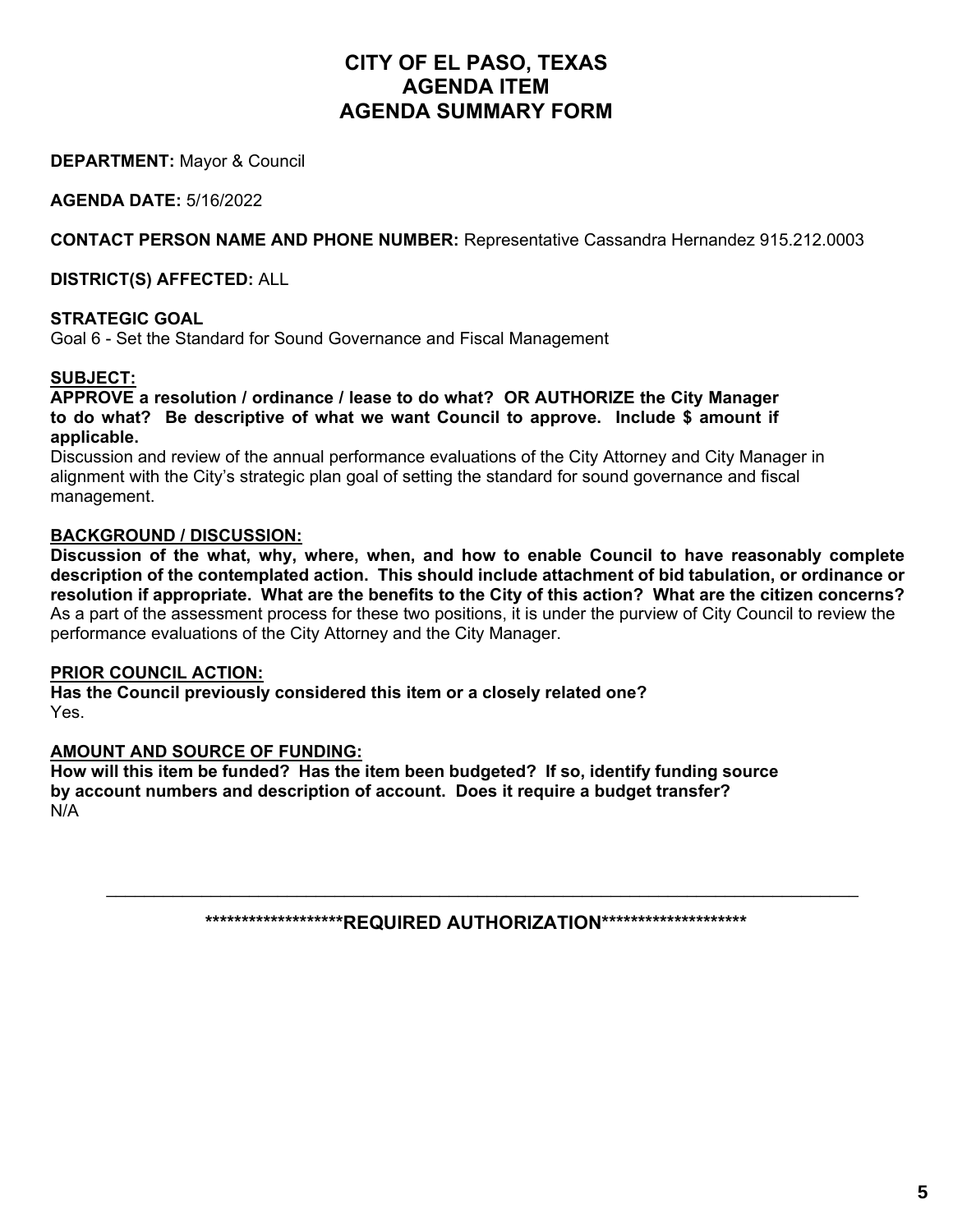

El Paso, TX

Legislation Text

### **File #:** 22-571, **Version:** 1

# **CITY OF EL PASO, TEXAS LEGISTAR AGENDA ITEM SUMMARY FORM**

### **DISTRICT, DEPARTMENT, CONTACT INFORMATION:**

*Please choose District and Department from drop down menu. Please post exactly as example below. No Title's, No emails. Please use ARIAL 10 Font.*

**All Districts**

Members of the City Council Representative Cassandra Hernandez, (915) 212-0003

#### AGENDA LANGUAGE:

*This is the language that will be posted to the agenda. Please use ARIAL 11 Font.*

Discussion and action to review and amend the employment agreement for City Manager in alignment with the City's Strategic Plan Goal of Setting the Standard for Sound Governance and Fiscal Management.